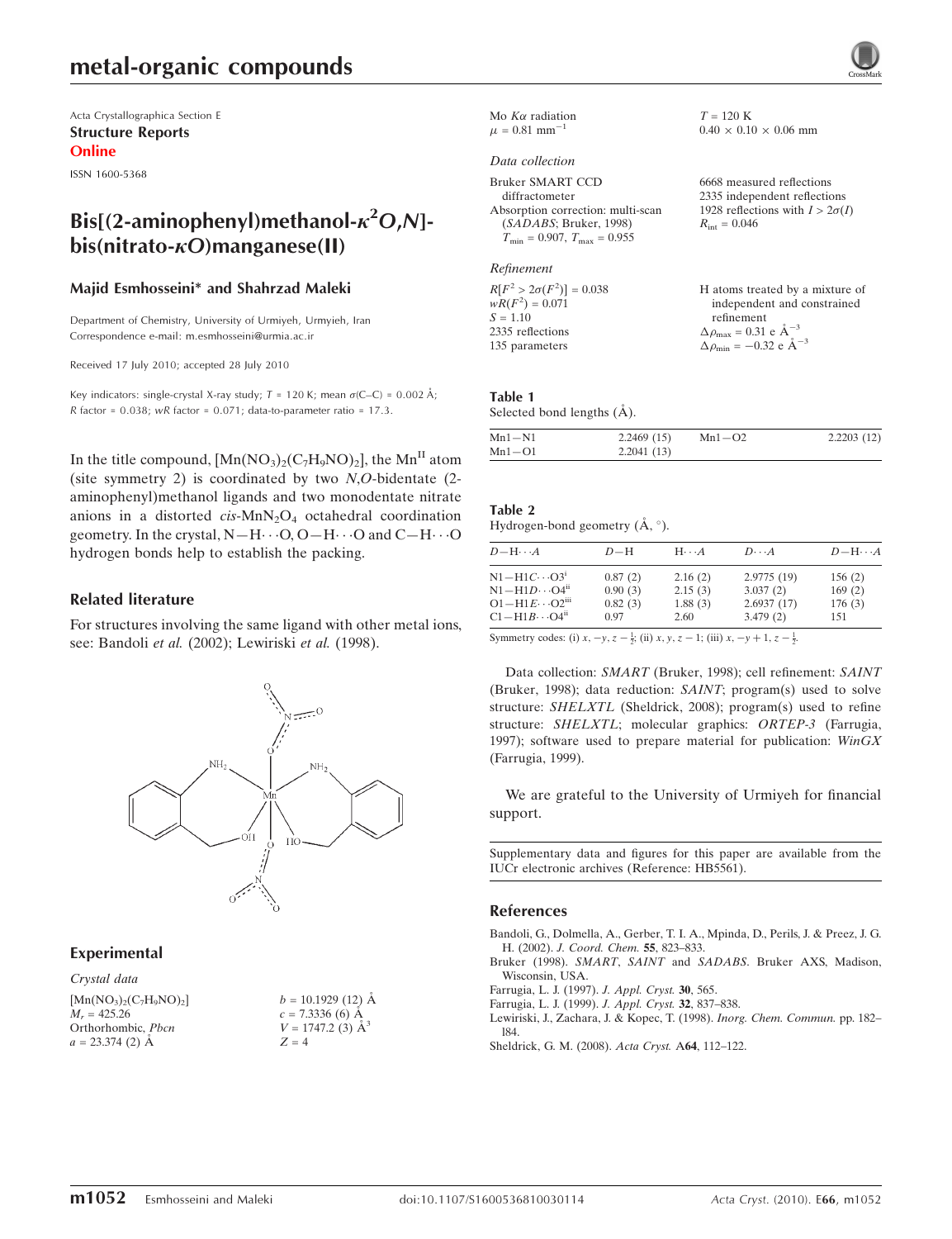# **supporting information**

*Acta Cryst.* (2010). E**66**, m1052 [https://doi.org/10.1107/S1600536810030114]

**Bis[(2-aminophenyl)methanol-***κ***<sup>2</sup>** *O***,***N***]bis(nitrato-***κO***)manganese(II)**

# **Majid Esmhosseini and Shahrzad Maleki**

### **S1. Comment**

(2-Aminophenyl)methanol is a bidentate ligand ligand. There are only two complexes with this ligand that have been prepared: those of Re (Bandoli *et al.*, 2002) and Al (Lewiriski *et al.* 1998). We report herein the synthesis and crystal structure of the title compound, (I).

The asymmetric unit of the title compound, Fig. 1, contains half molecule. The  $Mn<sup>II</sup>$  atom is six-coordinated in distorted hexagonal configurations by two N and two O atoms from two (2-aminophenyl)methanol ligand and two O atoms from two nitrate anions. The Mn—O and Mn—N bond lengths and angles are collected in Table 1.

Intermolecular N—H···O, O—H···O and C—H···O hydrogen bonding may stabilize the structure, (Table 2, Fig. 2).

### **S2. Experimental**

A solution of (2-aminophenyl)methanol (0.25 g, 2.00 mmol) in methanol (10 ml) was added to a solution of  $Mn(NO<sub>3</sub>)<sub>2</sub>4H<sub>2</sub>O$  (0.25 g, 1.00 mmol) in methanol (10 ml) and the resulting colorless solution was stirred for 20 min at 313 K. This solution was left to evaporate slowly at room temperature. After one week, colorless needles of (I) were isolated (yield 0.33 g, 77.6%).

#### **S3. Refinement**

The N- and O-bound H atoms were located in a difference map and freely refined. All C-bound H atoms were positioned geometrically, with C—H = 0.93Å and constrained to ride on their parent atoms, with  $U_{iso}(H) = 1.2U_{eq}(C)$ .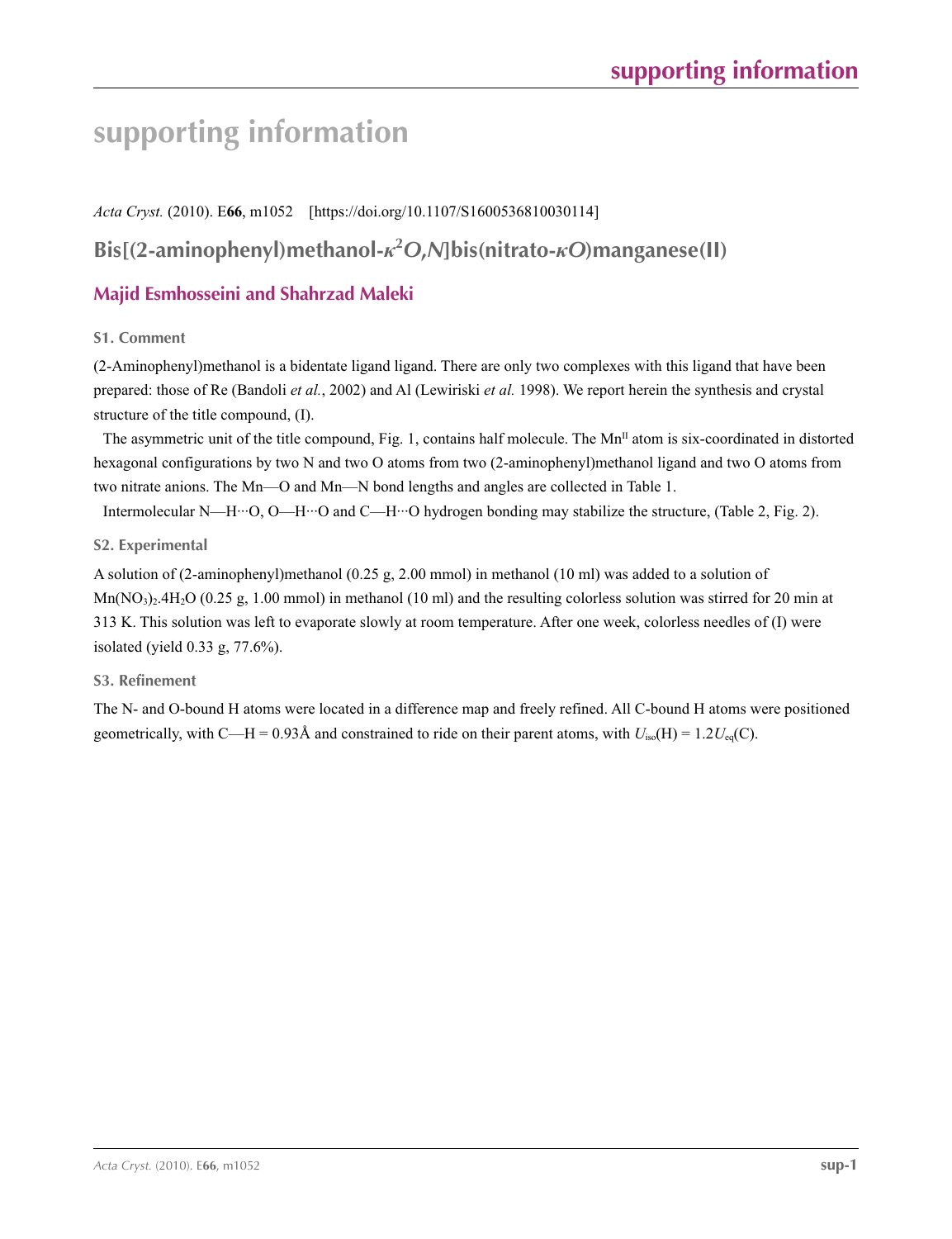

## **Figure 1**

The molecular structure of (I) with displacement ellipsoids drawn at the 50% probability level. Atoms with suffix a are generated by  $(1-x, y, 1/2-z)$ .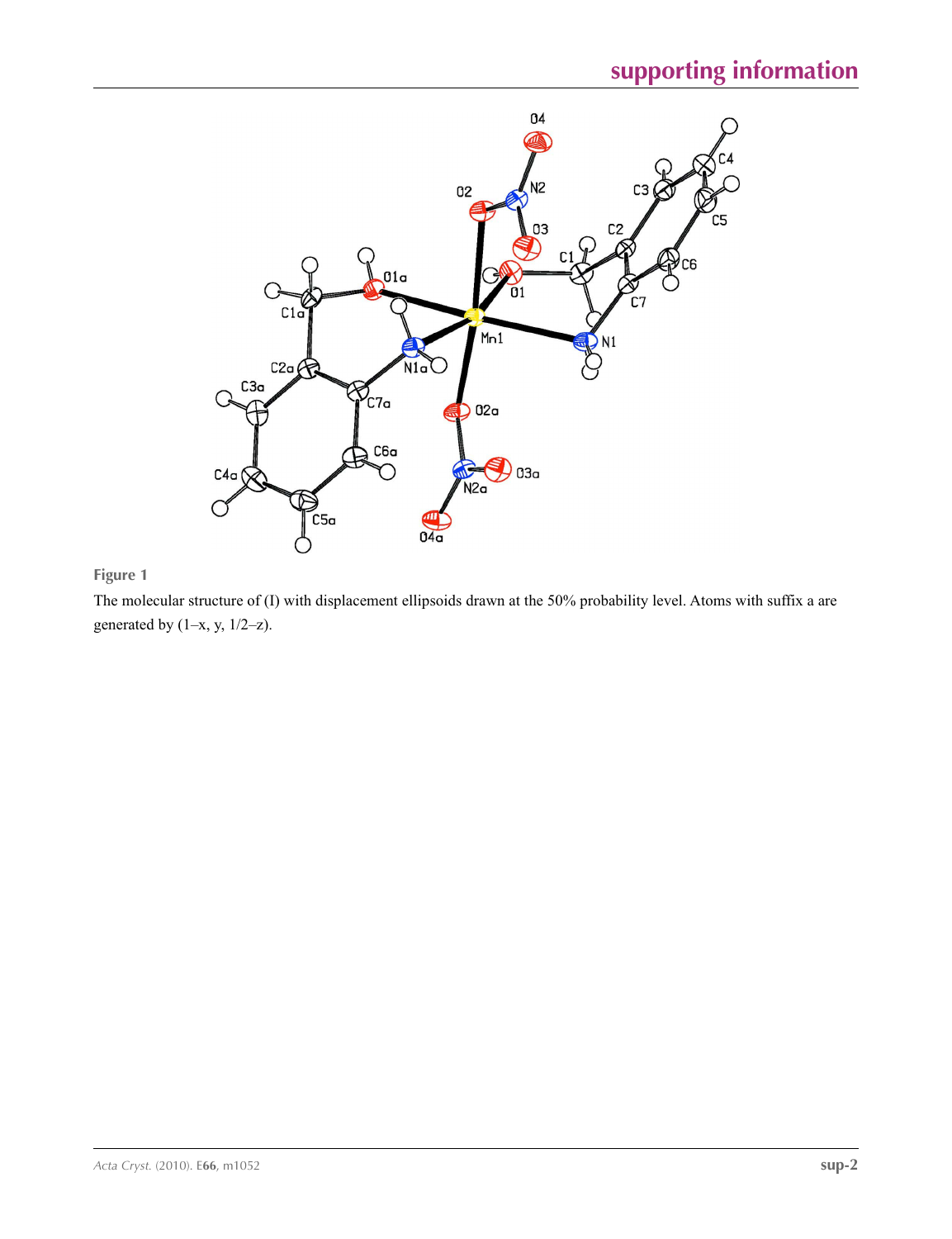

## **Figure 2**

Unit-cell packing diagram for (I). Hydrogen bonds are shown as dashed lines.

**Bis[(2-aminophenyl)methanol-***κ***<sup>2</sup>** *O***,***N***]bis(nitrato-** *κO***)manganese(II)** 

#### *Crystal data*

 $[Mn(NO<sub>3</sub>)<sub>2</sub>(C<sub>7</sub>H<sub>9</sub>NO)<sub>2</sub>]$  $M_r = 425.26$ Orthorhombic, *Pbcn* Hall symbol: -P 2n 2ab  $a = 23.374$  (2) Å  $b = 10.1929(12)$  Å  $c = 7.3336(6)$  Å  $V = 1747.2$  (3) Å<sup>3</sup> *Z* = 4

 $F(000) = 876$  $D_x = 1.617$  Mg m<sup>-3</sup> Mo *Kα* radiation, *λ* = 0.71073 Å Cell parameters from 1154 reflections  $\theta = 2.2 - 29.2^{\circ}$  $\mu$  = 0.81 mm<sup>-1</sup>  $T = 120 \text{ K}$ Block, colorless  $0.40 \times 0.10 \times 0.06$  mm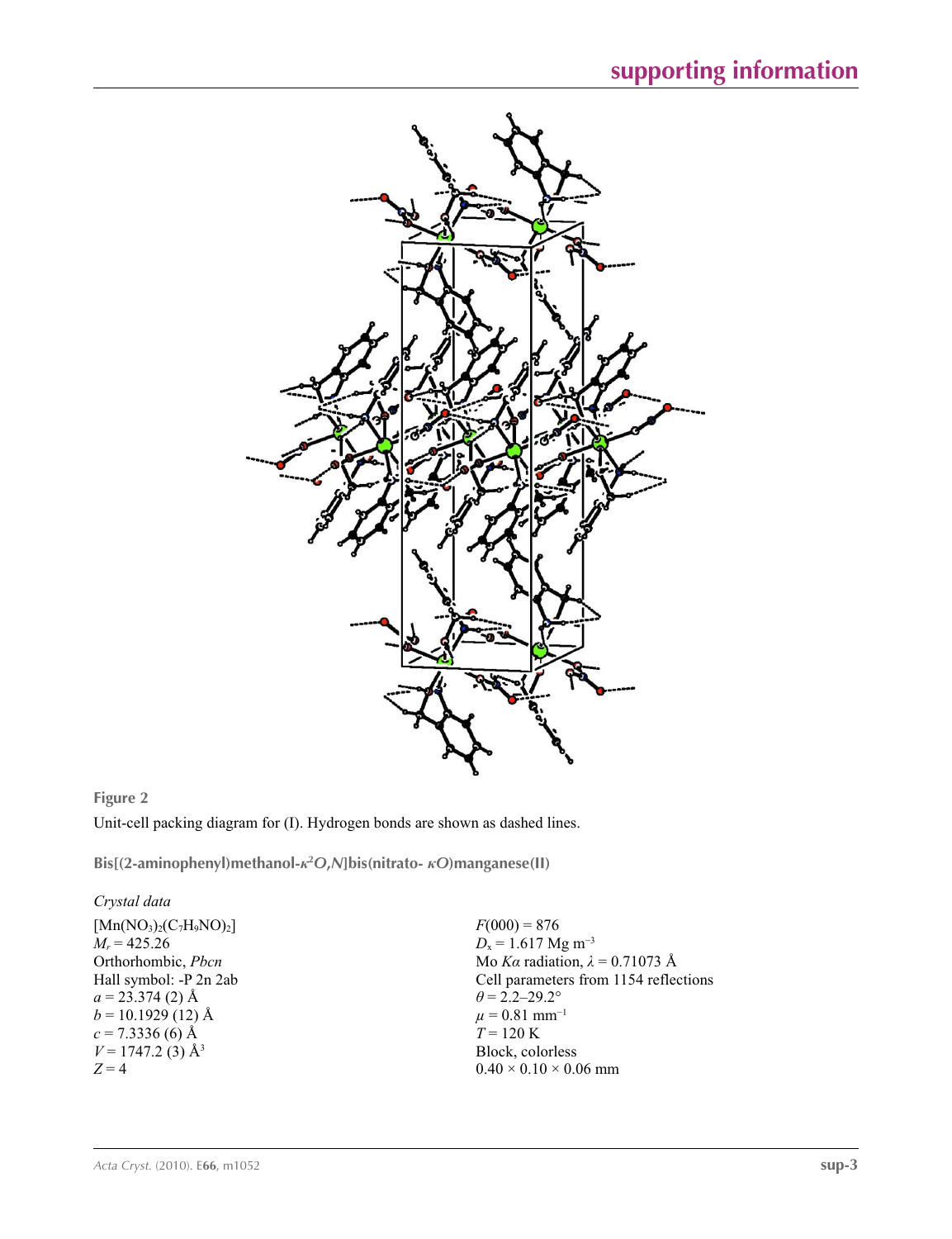*Data collection*

| Bruker SMART CCD<br>diffractometer<br>Radiation source: fine-focus sealed tube<br>Graphite monochromator<br>phi and $\omega$ scans<br>Absorption correction: multi-scan<br>(SADABS; Bruker, 1998)<br>$T_{\min}$ = 0.907, $T_{\max}$ = 0.955<br>Refinement | 6668 measured reflections<br>2335 independent reflections<br>1928 reflections with $I > 2\sigma(I)$<br>$R_{\text{int}} = 0.046$<br>$\theta_{\text{max}} = 29.2^{\circ}, \theta_{\text{min}} = 2.2^{\circ}$<br>$h = -31 \rightarrow 23$<br>$k = -13 \rightarrow 10$<br>$l = -9 \rightarrow 9$                                                                                                                                                            |
|-----------------------------------------------------------------------------------------------------------------------------------------------------------------------------------------------------------------------------------------------------------|---------------------------------------------------------------------------------------------------------------------------------------------------------------------------------------------------------------------------------------------------------------------------------------------------------------------------------------------------------------------------------------------------------------------------------------------------------|
| Refinement on $F^2$<br>Least-squares matrix: full<br>$R[F^2 > 2\sigma(F^2)] = 0.038$<br>$wR(F^2) = 0.071$<br>$S = 1.10$<br>2335 reflections<br>135 parameters<br>0 restraints<br>Primary atom site location: structure-invariant<br>direct methods        | Secondary atom site location: difference Fourier<br>map<br>Hydrogen site location: inferred from<br>neighbouring sites<br>H atoms treated by a mixture of independent<br>and constrained refinement<br>$w = 1/[\sigma^2(F_0^2) + (0.017P)^2 + 1.3224P]$<br>where $P = (F_o^2 + 2F_c^2)/3$<br>$(\Delta/\sigma)_{\text{max}} = 0.007$<br>$\Delta \rho_{\text{max}} = 0.31 \text{ e } \text{\AA}^{-3}$<br>$\Delta\rho_{\rm min} = -0.32$ e Å <sup>-3</sup> |

### *Special details*

**Geometry**. All e.s.d.'s (except the e.s.d. in the dihedral angle between two l.s. planes) are estimated using the full covariance matrix. The cell e.s.d.'s are taken into account individually in the estimation of e.s.d.'s in distances, angles and torsion angles; correlations between e.s.d.'s in cell parameters are only used when they are defined by crystal symmetry. An approximate (isotropic) treatment of cell e.s.d.'s is used for estimating e.s.d.'s involving l.s. planes.

**Refinement**. Refinement of  $F^2$  against ALL reflections. The weighted *R*-factor  $wR$  and goodness of fit *S* are based on  $F^2$ , conventional *R*-factors *R* are based on *F*, with *F* set to zero for negative  $F^2$ . The threshold expression of  $F^2 > \sigma(F^2)$  is used only for calculating *R*-factors(gt) *etc*. and is not relevant to the choice of reflections for refinement. *R*-factors based on *F*<sup>2</sup> are statistically about twice as large as those based on *F*, and *R*- factors based on ALL data will be even larger.

*Fractional atomic coordinates and isotropic or equivalent isotropic displacement parameters (Å2 )*

|                  | $\boldsymbol{x}$ | у           | $\boldsymbol{z}$ | $U_{\rm iso}*/U_{\rm eq}$ |  |
|------------------|------------------|-------------|------------------|---------------------------|--|
| C <sub>1</sub>   | 0.61659(7)       | 0.43167(16) | 0.1127(2)        | 0.0177(3)                 |  |
| H <sub>1</sub> A | 0.6380           | 0.5132      | 0.1158           | $0.021*$                  |  |
| H1B              | 0.6137           | 0.4033      | $-0.0132$        | $0.021*$                  |  |
| C2               | 0.64736(7)       | 0.32879(16) | 0.2234(2)        | 0.0160(3)                 |  |
| C <sub>3</sub>   | 0.69730(8)       | 0.36086(18) | 0.3180(2)        | 0.0208(3)                 |  |
| H <sub>3</sub>   | 0.7119           | 0.4455      | 0.3095           | $0.025*$                  |  |
| C4               | 0.72554(8)       | 0.26846(19) | 0.4247(3)        | 0.0248(4)                 |  |
| H <sub>4</sub>   | 0.7586           | 0.2911      | 0.4876           | $0.030*$                  |  |
| C <sub>5</sub>   | 0.70376(8)       | 0.14206(19) | 0.4363(3)        | 0.0248(4)                 |  |
| H <sub>5</sub>   | 0.7221           | 0.0802      | 0.5087           | $0.030*$                  |  |
| C <sub>6</sub>   | 0.65484(8)       | 0.10717(17) | 0.3408(2)        | 0.0197(3)                 |  |
| H <sub>6</sub>   | 0.6411           | 0.0217      | 0.3473           | $0.024*$                  |  |
| C7               | 0.62624(7)       | 0.20036(16) | 0.2348(2)        | 0.0162(3)                 |  |
| N1               | 0.57317(7)       | 0.16868(14) | 0.1479(2)        | 0.0168(3)                 |  |
| H <sub>1</sub> D | 0.5731(10)       | 0.194(2)    | 0.030(4)         | $0.033(6)*$               |  |
|                  |                  |             |                  |                           |  |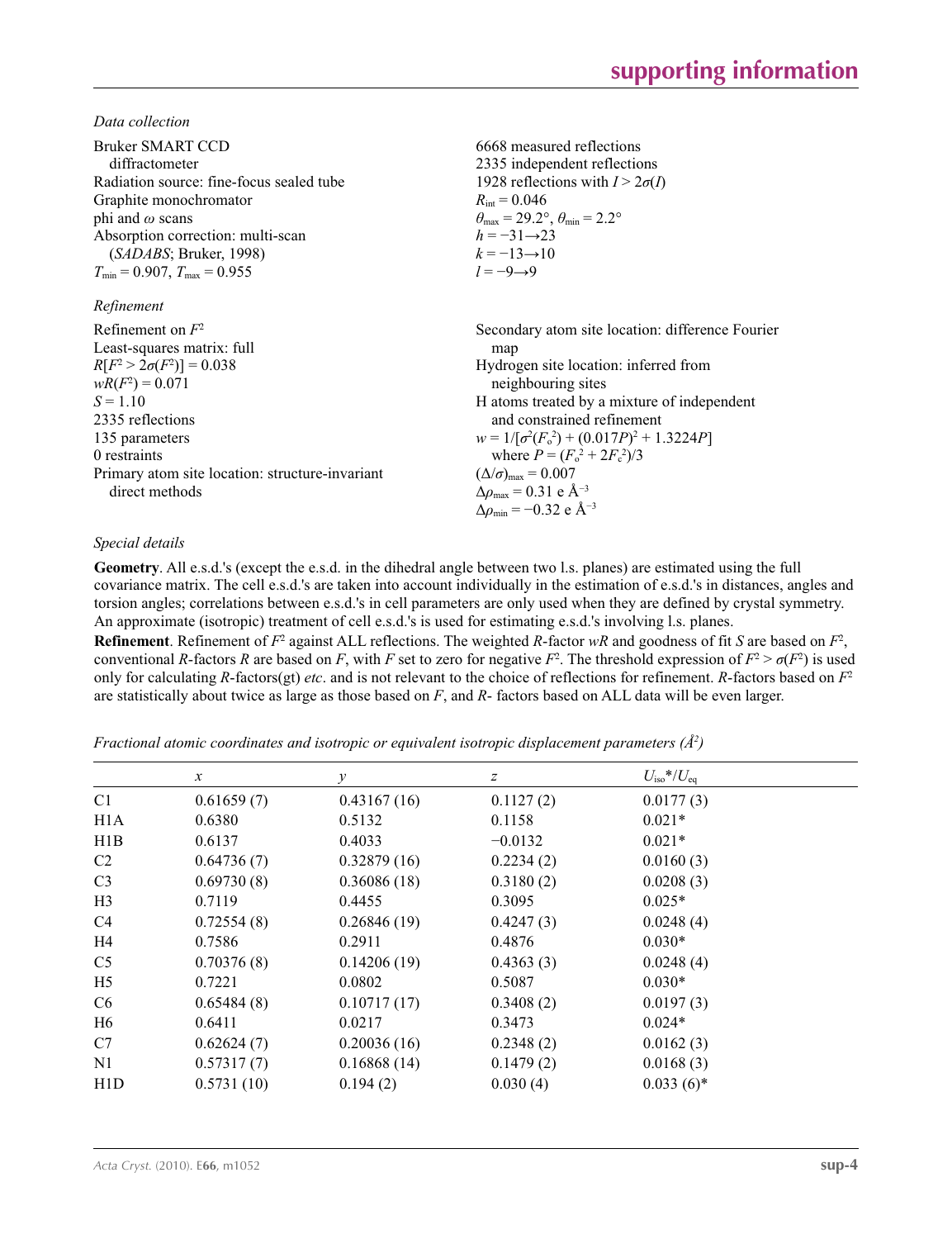# **supporting information**

| H <sub>1</sub> C | 0.5657(10) | 0.085(2)    | 0.156(3)    | $0.027(6)$ * |  |
|------------------|------------|-------------|-------------|--------------|--|
| N <sub>2</sub>   | 0.55303(6) | 0.21326(14) | 0.61414(18) | 0.0165(3)    |  |
| O <sub>1</sub>   | 0.55977(5) | 0.45233(12) | 0.18714(17) | 0.0181(2)    |  |
| H1E              | 0.5502(11) | 0.522(3)    | 0.141(4)    | $0.046(8)$ * |  |
| O <sub>2</sub>   | 0.53386(6) | 0.31604(10) | 0.53077(16) | 0.0184(3)    |  |
| O <sub>3</sub>   | 0.53757(6) | 0.10431(11) | 0.55841(18) | 0.0241(3)    |  |
| O4               | 0.58609(6) | 0.22845(13) | 0.74423(18) | 0.0249(3)    |  |
| Mn1              | 0.5000     | 0.29131(3)  | 0.2500      | 0.01412(9)   |  |
|                  |            |             |             |              |  |

|  | Atomic displacement parameters $(\AA^2)$ |  |  |
|--|------------------------------------------|--|--|
|--|------------------------------------------|--|--|

|                | $U^{11}$    | $L^{22}$    | $U^{33}$    | $U^{12}$     | $U^{13}$       | $U^{23}$     |
|----------------|-------------|-------------|-------------|--------------|----------------|--------------|
| C <sub>1</sub> | 0.0222(8)   | 0.0131(7)   | 0.0179(8)   | $-0.0029(6)$ | 0.0022(7)      | 0.0018(6)    |
| C <sub>2</sub> | 0.0186(7)   | 0.0156(7)   | 0.0137(8)   | 0.0016(6)    | 0.0017(6)      | $-0.0019(6)$ |
| C <sub>3</sub> | 0.0197(8)   | 0.0212(8)   | 0.0216(8)   | $-0.0015(7)$ | 0.0024(7)      | $-0.0055(7)$ |
| C <sub>4</sub> | 0.0196(8)   | 0.0306(10)  | 0.0243(8)   | 0.0028(8)    | $-0.0040(7)$   | $-0.0056(8)$ |
| C <sub>5</sub> | 0.0244(9)   | 0.0276(10)  | 0.0224(8)   | 0.0090(8)    | $-0.0023(7)$   | 0.0006(8)    |
| C <sub>6</sub> | 0.0237(8)   | 0.0152(7)   | 0.0203(8)   | 0.0043(7)    | 0.0000(7)      | $-0.0005(7)$ |
| C7             | 0.0191(7)   | 0.0151(7)   | 0.0143(7)   | 0.0014(6)    | 0.0016(6)      | $-0.0017(6)$ |
| N1             | 0.0230(7)   | 0.0109(6)   | 0.0165(7)   | $-0.0018(5)$ | $-0.0026(6)$   | $-0.0005(5)$ |
| N2             | 0.0213(7)   | 0.0139(6)   | 0.0144(6)   | 0.0013(6)    | 0.0004(5)      | 0.0012(5)    |
| O <sub>1</sub> | 0.0204(6)   | 0.0102(5)   | 0.0238(6)   | $-0.0002(5)$ | $-0.0008(5)$   | 0.0045(5)    |
| O <sub>2</sub> | 0.0288(6)   | 0.0087(5)   | 0.0177(6)   | 0.0011(5)    | $-0.0042(5)$   | 0.0014(4)    |
| O <sub>3</sub> | 0.0316(7)   | 0.0103(5)   | 0.0305(7)   | $-0.0017(5)$ | $-0.0047(6)$   | 0.0007(5)    |
| O <sub>4</sub> | 0.0308(6)   | 0.0276(7)   | 0.0163(6)   | 0.0021(5)    | $-0.0072(6)$   | 0.0004(6)    |
| Mn1            | 0.01774(16) | 0.00979(14) | 0.01484(16) | 0.000        | $-0.00214(14)$ | 0.000        |

*Geometric parameters (Å, º)*

| $Cl - O1$           | 1.451(2)   | $C7 - N1$               | 1.431(2)   |
|---------------------|------------|-------------------------|------------|
| $C1-C2$             | 1.509(2)   | $Mn1 - N1$              | 2.2469(15) |
| Cl <sub>–</sub> H1A | 0.9700     | $N1 - H1D$              | 0.90(3)    |
| Cl—H1B              | 0.9700     | $N1 - H1C$              | 0.87(2)    |
| $C2-C3$             | 1.397(2)   | $N2 - 03$               | 1.2372(19) |
| $C2-C7$             | 1.402(2)   | $N2 - 04$               | 1.2375(18) |
| $C3-C4$             | 1.391(3)   | $N2 - 02$               | 1.2931(18) |
| $C3-H3$             | 0.9300     | $Mn1 - 01$              | 2.2041(13) |
| $C4 - C5$           | 1.388(3)   | $O1 - H1E$              | 0.82(3)    |
| $C4 - H4$           | 0.9300     | $Mn1 - 02$              | 2.2203(12) |
| $C5-C6$             | 1.387(3)   | $Mn1 - O1$ <sup>i</sup> | 2.2041(13) |
| $C5 - H5$           | 0.9300     | $Mn1 - O2i$             | 2.2202(12) |
| $C6-C7$             | 1.398(2)   | $Mn1-M1$ <sup>i</sup>   | 2.2469(15) |
| $C6 - H6$           | 0.9300     |                         |            |
| $O1 - C1 - C2$      | 109.56(13) | $Mn1-M1-H1D$            | 99.2 (16)  |
| $O1-C1-H1A$         | 109.8      | $C7 - N1 - H1C$         | 111.3(15)  |
| $C2-C1-H1A$         | 109.8      | $Mn1-M1-H1C$            | 111.6(15)  |
| $O1-C1-H1B$         | 109.8      | $H1D-M1-H1C$            | 110(2)     |
|                     |            |                         |            |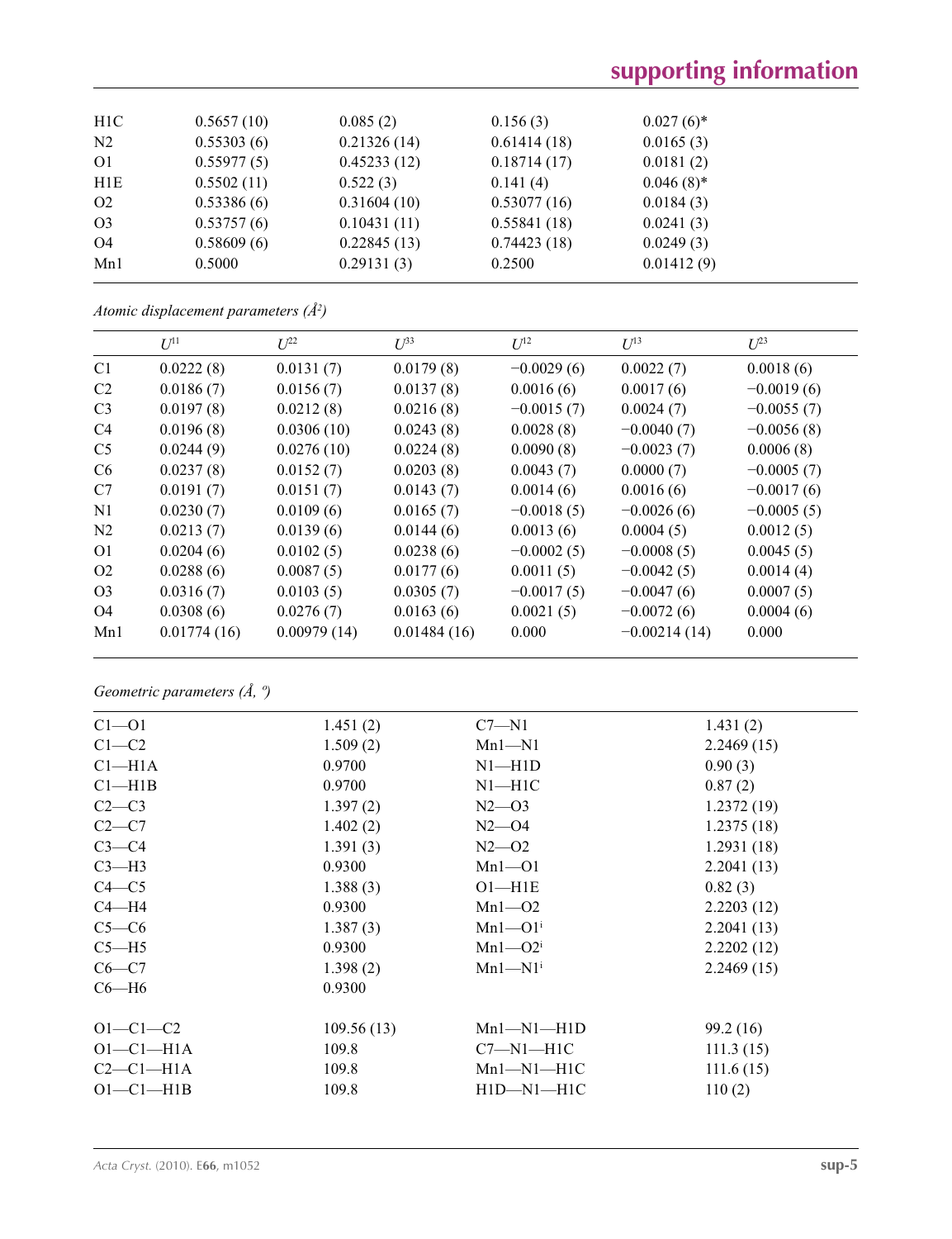| $C2-C1-H1B$          | 109.8         | $O3 - N2 - O4$                          | 123.32(14)    |
|----------------------|---------------|-----------------------------------------|---------------|
| $H1A - C1 - H1B$     | 108.2         | $O3 - N2 - O2$                          | 118.03(13)    |
| $C3-C2-C7$           | 118.92(15)    | $O4 - N2 - O2$                          | 118.65(14)    |
| $C3-C2-C1$           | 120.20(15)    | $Cl - O1 - Mn1$                         | 123.42(10)    |
| $C7-C2-C1$           | 120.88(15)    | $Cl$ -Ol-H1E                            | 102.7(19)     |
| $C4-C3-C2$           | 121.16(17)    | $Mn1 - O1 - H1E$                        | 124.1(19)     |
| $C4-C3-H3$           | 119.4         | $N2 - 02 - Mn1$                         | 118.03(10)    |
| $C2-C3-H3$           | 119.4         | $O1^{i}$ --Mn $1$ --O1                  | 83.74 (7)     |
| $C5-C4-C3$           | 119.26(17)    | $O1^{i}$ --Mn $1$ --O2 <sup>i</sup>     | 83.31(5)      |
| $C5-C4-H4$           | 120.4         | $O1 - Mn1 - O2i$                        | 86.99(5)      |
| $C3-C4-H4$           | 120.4         | $O1^{i}$ -Mn $1$ - $O2$                 | 86.99(5)      |
| $C6-C5-C4$           | 120.63(17)    | $O1 - Mn1 - O2$                         | 83.31(5)      |
| $C6-C5-H5$           | 119.7         | $O2^i$ -Mn1- $O2$                       | 166.96(6)     |
| $C4-C5-H5$           | 119.7         | $O1^{i}$ -Mn $1$ -N $1^{i}$             | 82.07(5)      |
| $C5-C6-C7$           | 120.05(17)    | $O1-Mn1-N1i$                            | 165.12(5)     |
| $C5-C6-H6$           | 120.0         | $O2^i$ --Mn1--N1 <sup>i</sup>           | 95.79(5)      |
| $C7-C6-H6$           | 120.0         | $O2 - Mn1 - N1$ <sup>i</sup>            | 91.45(5)      |
| $C6-C7-C2$           | 119.96 (15)   | $O1^{i}$ -Mn $1$ -N1                    | 165.11(5)     |
| $C6-C7-N1$           | 120.58(15)    | $O1 - Mn1 - N1$                         | 82.07(5)      |
| $C2-C7-N1$           | 119.31 (14)   | $O2^i$ --Mn1--N1                        | 91.45(5)      |
| $C7 - N1 - Mn1$      | 112.68(10)    | $O2 - Mn1 - N1$                         | 95.79(5)      |
| $C7 - N1 - H1D$      | 111.3(16)     | $N1^i$ -Mn $1$ -N1                      | 112.40(8)     |
|                      |               |                                         |               |
| $O1 - C1 - C2 - C3$  | $-117.48(17)$ | $O4 - N2 - O2 - Mn1$                    | 159.69(11)    |
| $O1 - C1 - C2 - C7$  | 61.89(19)     | $C1 - 01 - Mn1 - 01$ <sup>i</sup>       | $-175.17(15)$ |
| $C7 - C2 - C3 - C4$  | $-1.1(3)$     | $C1 - 01 - Mn1 - 02$                    | $-91.58(12)$  |
| $C1-C2-C3-C4$        | 178.31 (16)   | $C1 - 01 - Mn1 - 02$                    | 97.15(12)     |
| $C2-C3-C4-C5$        | 0.4(3)        | $C1 - 01 - Mn1 - N1$ <sup>i</sup>       | 167.15(17)    |
| $C3-C4-C5-C6$        | 0.9(3)        | $Cl - O1 - Mn1 - N1$                    | 0.31(12)      |
| $C4 - C5 - C6 - C7$  | $-1.4(3)$     | $N2 - 02 - Mn1 - O1$ <sup>i</sup>       | 148.15(12)    |
| $C5-C6-C7-C2$        | 0.7(2)        | $N2 - 02 - Mn1 - 01$                    | $-127.80(12)$ |
| $C5-C6-C7-N1$        | $-174.78(16)$ | $N2 - 02 - Mn1 - O2$ <sup>i</sup>       | $-169.96(11)$ |
| $C3 - C2 - C7 - C6$  | 0.5(2)        | $N2$ — $O2$ — $Mn1$ — $N1$ <sup>i</sup> | 66.17(12)     |
| $C1 - C2 - C7 - C6$  | $-178.84(15)$ | $N2 - 02 - Mn1 - N1$                    | $-46.52(12)$  |
| $C3 - C2 - C7 - N1$  | 176.07(15)    | $C7 - N1 - Mn1 - O1$ <sup>i</sup>       | 69.1(2)       |
| $C1-C2-C7-N1$        | $-3.3(2)$     | $C7 - N1 - Mn1 - O1$                    | 51.34(11)     |
| $C6 - C7 - N1 - Mn1$ | 117.00(14)    | $C7 - N1 - Mn1 - O2i$                   | 138.10(11)    |
| $C2 - C7 - N1 - Mn1$ | $-58.50(17)$  | $C7 - N1 - Mn1 - O2$                    | $-31.05(12)$  |
| $C2 - C1 - O1 - Mn1$ | $-49.35(17)$  | $C7 - N1 - Mn1 - N1$ <sup>i</sup>       | $-125.03(12)$ |
| $O3 - N2 - O2 - Mn1$ | $-19.78(18)$  |                                         |               |

Symmetry code: (i) −*x*+1, *y*, −*z*+1/2.

## *Hydrogen-bond geometry (Å, º)*

| $D\rightarrowtail H\rightarrowtail A$ | D—H     | $H\cdots A$ | $D \cdots A$ | $D$ —H… $A$ |
|---------------------------------------|---------|-------------|--------------|-------------|
| $N1-H1C\cdots O3ii$                   | 0.87(2) | 2.16(2)     | 2.9775(19)   | 156(2)      |
| $N1$ —H $1D$ …O4 $i$ ii               | 0.90(3) | 2.15(3)     | 3.037(2)     | 169(2)      |